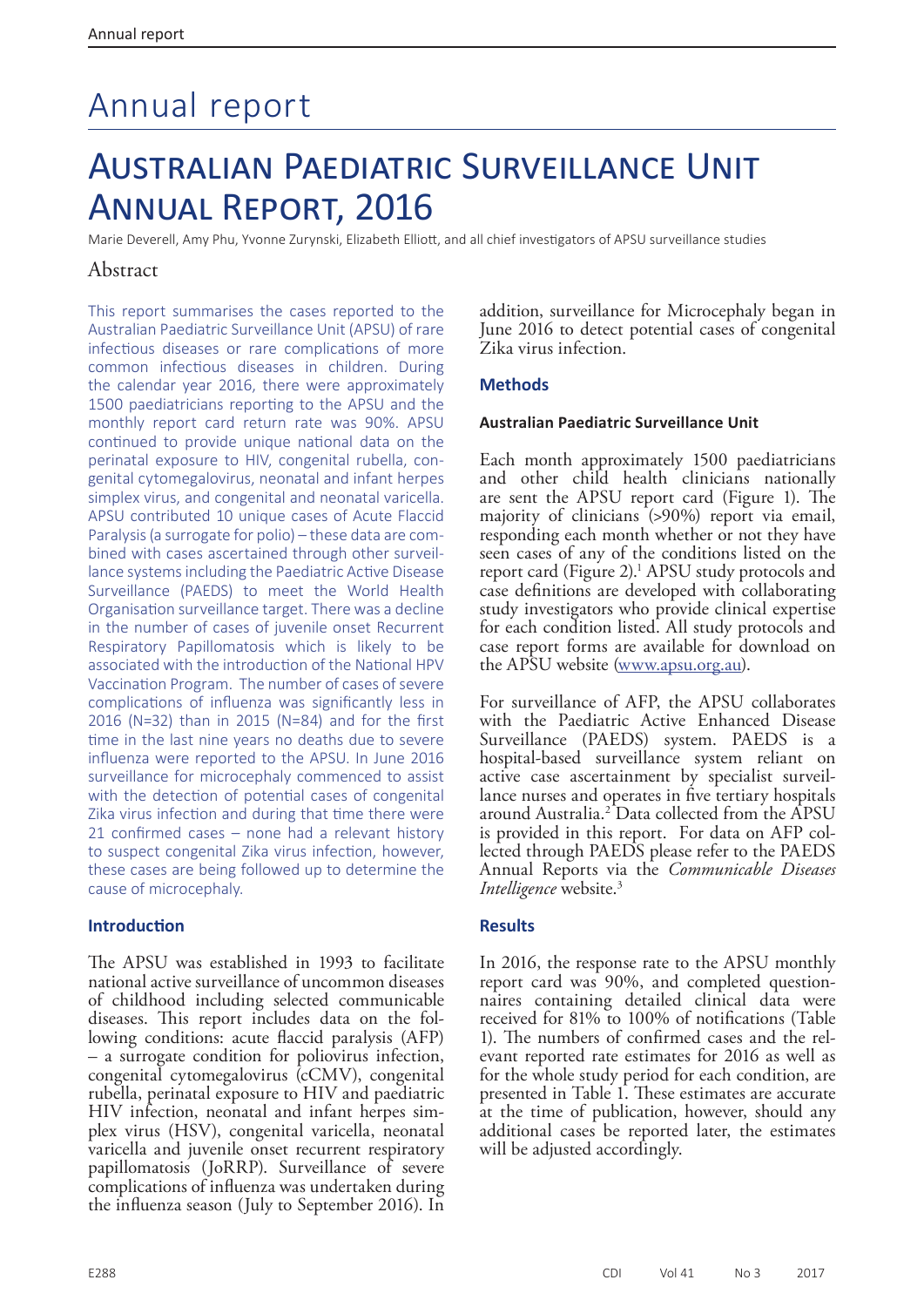# **Figure 1: Example APSU Email Report Card**

Dear xxx, (APSU Dr code xxx)

REMINDER: APSU REPORT CARD APRIL 2016A

#### NOTHING TO REPORT? PLEASE HIT REPLY AND TYPE 'NTR' IN THE SUBJECT LINE OF THIS EMAIL

DO YOU HAVE A CASE TO REPORT? HIT REPLY AND TYPE THE NUMBER OF CASES IN THE SPACE PROVIDED BELOW If you report a case, please record patient details for later reference

NEWLY DIAGNOSED CASES ONLY - Please report cases diagnosed within study period only

Study case report forms are available through the hyperlinks below or via the APSU website www.apsu.org.au

# See your protocol sheet for details regarding stool/serum specimens.

| No of<br><b>Cases</b> | <b>Study Case Report Forms (paper form for fax/email)</b>                    | Web links for completion of Case Report<br><b>Forms online</b> |
|-----------------------|------------------------------------------------------------------------------|----------------------------------------------------------------|
|                       | <b>EOED Case Report Form</b>                                                 | <b>EOED Online Questionnaire</b>                               |
|                       | 22q11.2 Deletion Syndrome                                                    | 22q Online Questionnaire                                       |
|                       | Chronic Fatigue Syndrome                                                     | <b>CFS Online Questionnaire</b>                                |
|                       | <b>Fetal Alcohol Spectrum Disorders</b>                                      | <b>FASD Online Questionnaire</b>                               |
|                       | Childhood Interstitial Lung Disease                                          | chILD Online Questionnaire                                     |
|                       | <b>MECP2 Duplication Syndrome</b>                                            | and the second state of the second state                       |
|                       | Juvenile onset Recurrent Respiratory Papillomatosis                          |                                                                |
|                       | Congenital varicella                                                         | <b>Vcon Online Questionnaire</b>                               |
|                       | Neonatal varicella                                                           | <b>Vneo Online Questionnaire</b>                               |
|                       | Rett syndrome                                                                |                                                                |
|                       | Congenital cytomegalovirus infection-NSW-Other States                        |                                                                |
|                       | Newborn and infant herpes simplex virus infection                            | <b>HSV Online Questionnaire</b>                                |
|                       | Acute flaccid paralysis **                                                   |                                                                |
|                       | Paediatric HIV infection OR perinatal exposure to HIV - Mother - Child       |                                                                |
|                       | Vitamin K deficiency bleeding (includes haemorrhagic disease of the newborn) | VitK/HDN Online Questionnaire                                  |
|                       | Congenital rubella                                                           | <b>RUB Online Questionnaire</b>                                |

Please ALSO report cases of acute flaccid paralysis immediately by telephone to the National Enterovirus Reference Laboratory on (03) 9342 9607 or email enterovirus@mh.org.au

Please send all CMV and HIV Completed questionnaires directly back to the APSU.

If you have notified a previous case and are yet to complete a case report form, please forward via email SCHN-APSU@health.nsw.gov.au or fax 02 9845 3082 as soon as possible

CHANGED YOUR CONTACT DETAILS? CONTACT THE APSU ON 02 9845 3005 OR EMAIL SCHN-APSU@health.nsw.gov.au Kind regards,

The APSU Team

Australian Paediatric Surveillance Unit (APSU)<br>t: (02) 9845 3005 | f: (02) 9845 3082 | e: <u>SCHN-APSU@health.nsw.gov.au</u> | w: www.apsu.org.au



#### **Figure 2: Schematic of APSU Methodology**

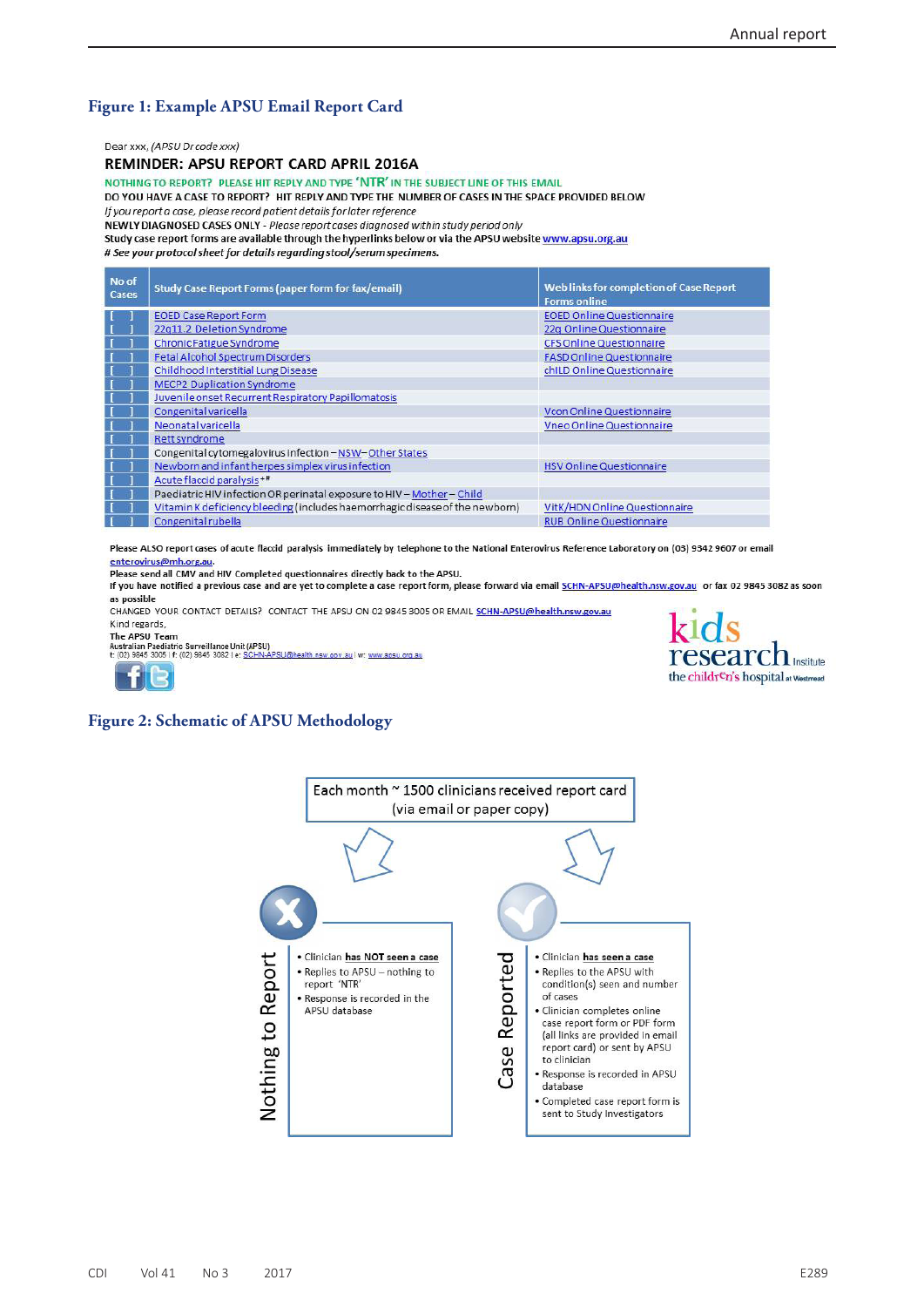All reported rates are based on child population estimates published by the Australian Bureau of Statistics.<sup>4</sup>

#### **Acute flaccid paralysis**

Paediatricians are instructed to report all cases of AFP immediately as they are identified to the APSU and the National Polio Reference Laboratory. Data from the APSU are submitted regularly to the Polio Expert Panel (PEP). In 2016, there were 10 confirmed cases of AFP notified to the APSU. Of the 10 confirmed cases, 4

were reported from New South Wales, 4 from Victoria and 2 from Tasmania. All cases were reviewed by the PEP, and classified as non-polio AFP. The main diagnoses associated with AFP were transverse myelitis (30%) and Guillain-Barre syndrome (20%). Other diagnoses included acute disseminated encephalomyelitis, conversion disorder, encephalomyelitis, anterior horn cell disease and neuromyelitis spectrum disorder. APSU contributes to the national AFP surveillance efforts to reach the World Health Organisation surveillance target of 1/100,000 children aged <15 years per annum.<sup>5</sup>

#### **Table 1: Confirmed cases identified Australian children aged < 16 years in 2016 and for the total study period, and reported rates per 100,000 of the relevant child population, by condition**

| <b>Condition</b>                                                             | Date study<br>commenced                     | <b>Questionnaires</b><br>returned (%) | <b>Number of</b><br>confirmed cases<br>2016 | <b>Reported rate for</b><br>2016<br>(per 100,000) | <b>Number of</b><br>confirmed cases<br>for total study<br>period | <b>Reported rate for</b><br>total study period<br>(per 100,000 per<br>annum) |
|------------------------------------------------------------------------------|---------------------------------------------|---------------------------------------|---------------------------------------------|---------------------------------------------------|------------------------------------------------------------------|------------------------------------------------------------------------------|
| Acute flaccid<br>paralysis                                                   | Mar 1995                                    | 100                                   | $10^*$                                      | $0.22^{6}$                                        | 953                                                              | 0.98                                                                         |
| Congenital<br>cytomegalovirus                                                | Jan 1999                                    | 84                                    | 13                                          | 4.26 <sup>6</sup>                                 | 306                                                              | 6.47 <sup>6</sup>                                                            |
| Congenital<br>rubella (with<br>defects)                                      | May 1993                                    | 100                                   | Nil                                         | Nil                                               | 54                                                               | 0.06 <sup>6</sup>                                                            |
| Perinatal<br>exposure to HIV                                                 | May 1993                                    | 98                                    | 40                                          | $13.10^{9}$                                       | 704                                                              | $11.25^{\frac{6}{5}}$                                                        |
| <b>HIV Infection</b>                                                         | May 1993                                    |                                       | Nil                                         | Nil                                               | 87                                                               | $0.09$ <sup><math>\text{I}</math></sup>                                      |
| Neonatal -<br>herpes simplex<br>virus infection                              | Jan 1997                                    |                                       | 6                                           | 1.96 <sup>6</sup>                                 | 186                                                              | 3.56 <sup>6</sup>                                                            |
| Infant - herpes<br>simplex virus<br>infection                                | Jan 2012                                    | 89                                    | $\mathbf 1$                                 | $0.33$ <sup>1</sup>                               | 16                                                               | $1.04$ <sup>1</sup>                                                          |
| Congenital<br>varicella                                                      | May 2006                                    | Nil                                   | $\mathbf 0$                                 | Nil                                               | $\overline{2}$                                                   | 0.07 <sup>5</sup>                                                            |
| Neonatal<br>varicella                                                        | May 2006                                    | 100                                   | $\mathbf{1}$                                | 0.09 <sup>6</sup>                                 | 27                                                               | 0.07 <sup>6</sup>                                                            |
| Juvenile onset<br>recurrent<br>respiratory<br>papillomatosis<br>$(JORRP)$ ** | Oct 2011                                    | 100                                   | $\mathbf{1}$                                | $0.02^{+}$                                        | 15                                                               | $0.07$ <sup>+</sup>                                                          |
| Severe<br>complications of<br>influenza <sup>++</sup>                        | Influenza season<br>each year since<br>2008 | 100                                   | 28                                          | $0.62^{+}$                                        | 516                                                              | $1.33^{+}$                                                                   |
| Microcephaly                                                                 | June 2016                                   | 81                                    | 21                                          | $6.67$ <sup>1</sup>                               | 21                                                               | $6.67$ <sup>1</sup>                                                          |

\* Includes all cases of acute flaccid paralysis (AFP) reported via the APSU. All cases have been classified by the Polio Expert Panel (PEP) as 'non-polio AFP' according to World Health Organization criteria. The number of confirmed cases for the total study period includes both the APSU and PAEDs data.

† Based on population of children aged < 15 years.

§ Based on number of births.

ǁ Based on population of children aged < 16 years.

¶ Based on population < 12 months.

\*\* Includes both confirmed (visualisation via endoscopy and histology report) and probable cases (visualisation via endoscopy but no histology report).

tt Influenza surveillance was conducted each year since 2008 during the influenza season, July to September except in the pandemic year (2009) when surveillance occurred from June to October.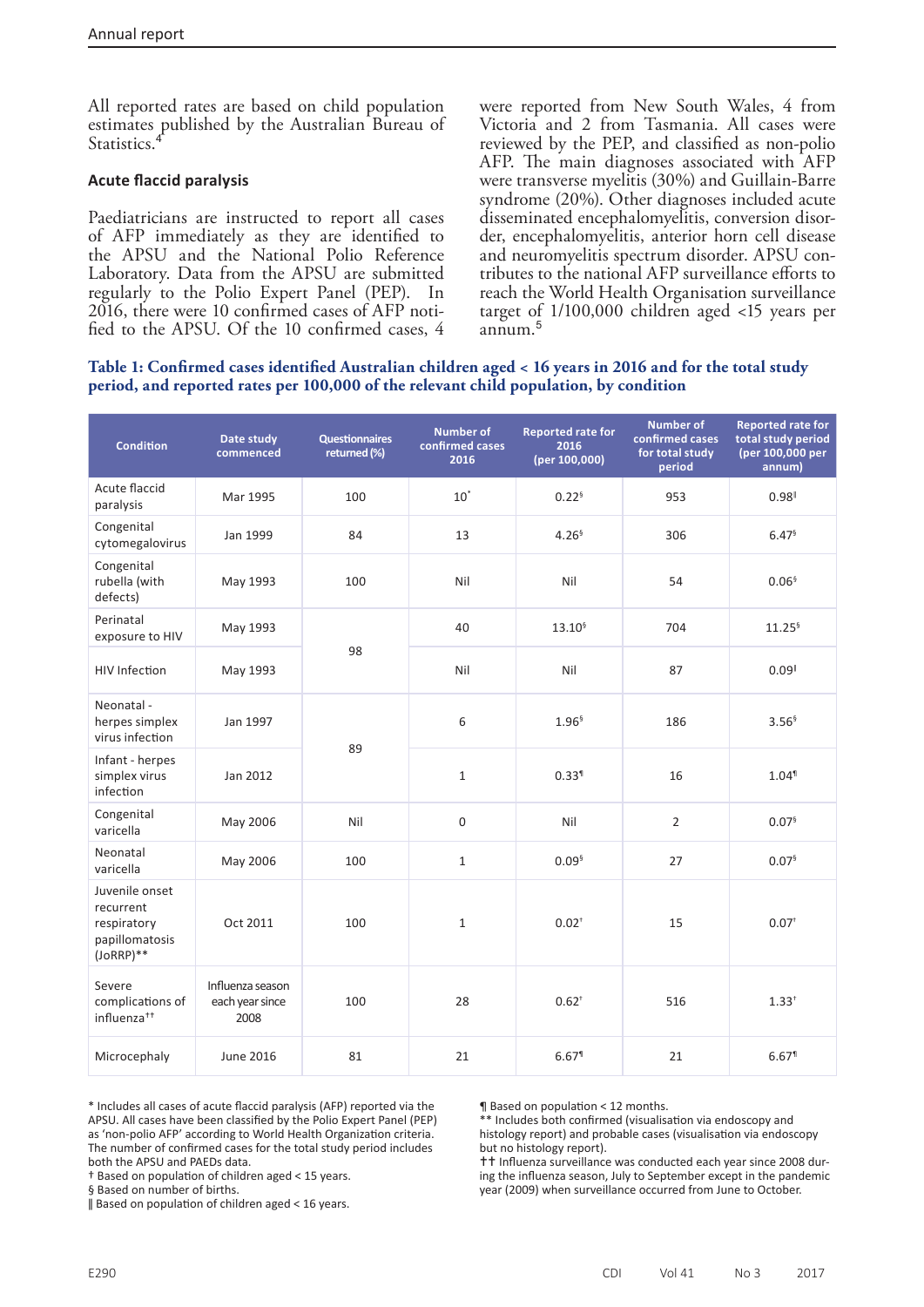#### **Congenital cytomegalovirus**

In 2016, 13 confirmed cases were reported to the APSU, with 306 confirmed cases reported during the entire study period 1999 - 2016. Of the 13 confirmed cases, 7 were from Queensland, 2 were reported from New South Wales, 2 from Tasmania, 1 from Western Australia and 1 from the Northern Territory. All of the 13 children were born in Australia, none identified as Aboriginal or Torres Strait Islander.

## **Congenital rubella**

There were no notifications of congenital rubella reported to the APSU during 2016. During the entire study period (1993 – 2016) there have been 59 cases of congenital rubella (54 confirmed and 5 probable) reported to the APSU. It is important to continue surveillance and vaccination as imported and locally acquired cases, especially among immigrant unvaccinated women, still occur.<sup>6</sup>

#### **Perinatal exposure to HIV and HIV infection**

There were 40 confirmed cases of perinatal exposure to HIV reported to the APSU in 2015, but no cases of HIV infection in children. Of the 40 confirmed cases, 21 were from Victoria, 13 were from New South Wales, 5 from Queensland and 1 from the Australian Capital Territory. No child with perinatal exposure to HIV was of Aboriginal or Torres Strait Islander descent.

The majority of mothers of these children were receiving antiretroviral therapy (n=38, 92%). Women most frequently gave birth by vaginal delivery (n=21, 51%) or by elective caesarean section (n=7, 17%) and emergency caesarean (n=4, 9%).

#### **Neonatal and infant herpes simplex virus**

Of 19 notifications, there were 7 confirmed cases of neonatal or infant HSV reported to the APSU in 2016. There were 6 neonatal cases (aged <1 month) and 1 was an infant onset case (aged between 1 month and 1 year). The 1 case of infant onset was reported from New South Wales, with HSV-1 and skin, eye, mouth (SEM) disease.

Of the 6 neonatal cases, 4 cases were reported from Queensland, 1 from New South Wales and 1 from Victoria. One had SEM disease, 1 had HSV CNS disease alone and 4 had disseminated disease (all 4 involving CNS symptoms). Five neonatal cases had HSV-I; 1 had HSV-2. There was 1 death in 2016 of a newborn infant with disseminated HSV disease.

#### **Congenital and neonatal varicella**

There was 1 notification of a case of congenital varicella reported during 2016, however, we were unable to obtain any further information about this case from the reporting clinician who was not the primary clinician caring for this child. The last case of congenital varicella reported to the APSU was in 2007. There was one case of neonatal varicella reported from Victoria. The the child required hospitalisation for 6 days and was treated with aciclovir.

#### **Juvenile onset recurrent respiratory papillomatosis**

There was 1 probable case of JoRRP reported in 2016 from Queensland; this case is currently awaiting confirmation via histopathology. During the total study period (2011 – 2016) there have been 21 notifications, with detailed clinical data available for 20 (95%) cases. Of the 20 completed case reports there were four duplicate reports and one error. Of the remaining 15 notifications there were 10 confirmed and 4 probable cases: 6 confirmed and 1 probable case in 2012; 2 confirmed and 1 probable 2013; 1 confirmed and 1 probable case in 2014; and 1 confirmed and 1 probable case in 2015. The data suggest a decline in JoRRP cases seen in Australia likely associated with the introduction of the National HPV Vaccination Program in 2007, and these results have been published in the The Journal of Infectious Diseases together with an expert editorial<sup>7,8</sup>.

## **Severe complications of influenza**

There was a decrease in the number of notifica- tions of children admitted to hospital with serious complications of influenza reported to the APSU in 2016 (n=32) compared to 2015 (n=84). In 2015 the majority of cases were due to influenza B while influenza A was the most common strain detected in 2016. Of the 32 case reports, 3 were duplicates and 1 was an error. Of the 28 confirmed cases, 14 were from New South Wales, 8 from Queensland, 4 from Victoria, 1 from Western Australia and 1 from South Australia. Half of the children identified as Caucasian (54%), 1 child identified as Aboriginal or Torres Strait Islander.

The most commonly reported strain in 2016 was Influenza A (n=27), 1 child had Influenza B. Serious complications included pneumonia  $(n=11)$ , seizures  $(n=2)$ , laboratory proven bacterial co-infection (n=2) and encephalitis (n=2).

In 2016, 17 (61%) children required an ICU admission and no deaths were reported. Of the 28 children, 12 were previously healthy, while 16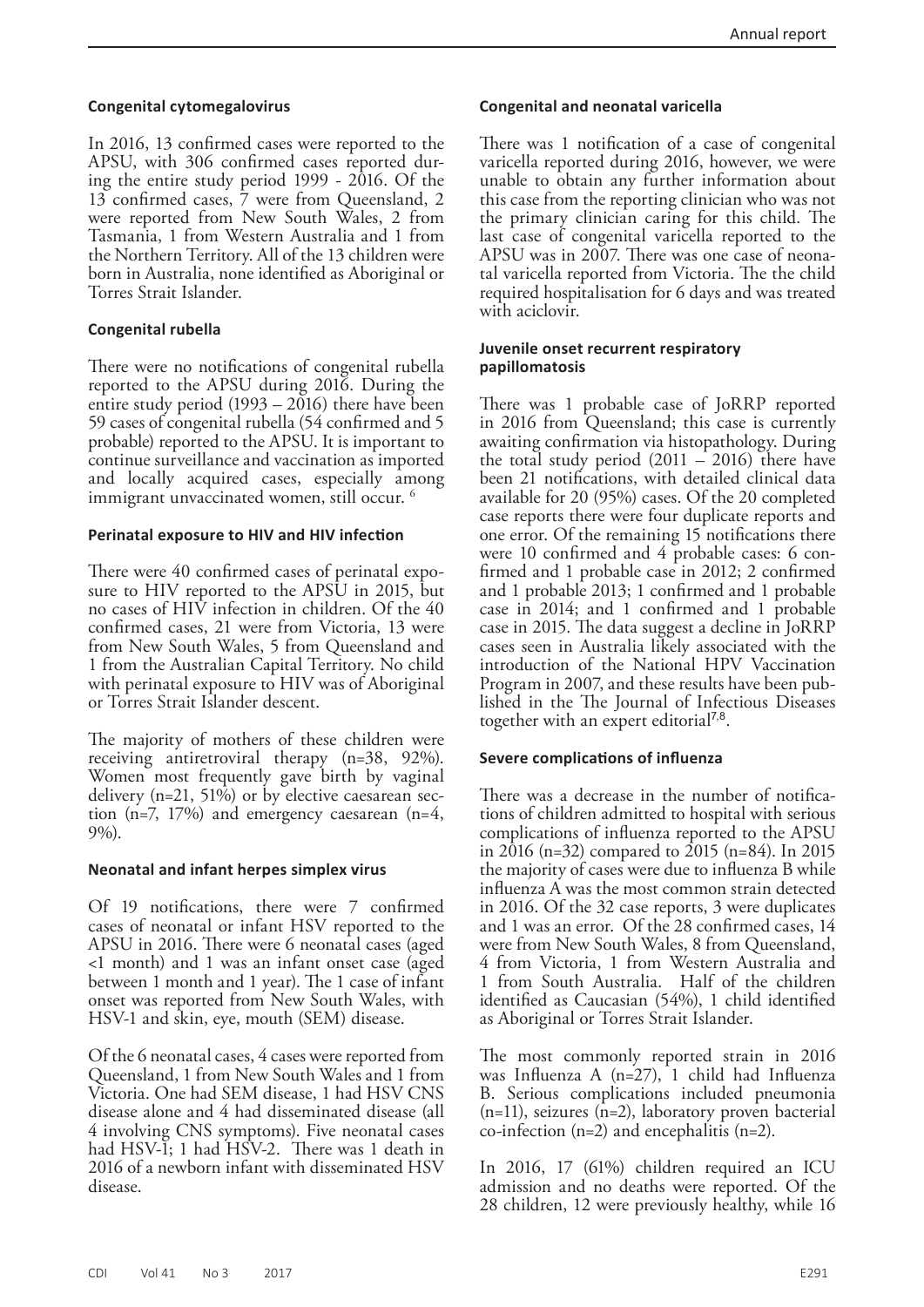had chronic pre-disposing conditions including asthma, chronic lung disease, neuromuscular conditions and congenital heart disease.

Only 1 of the 28 children was vaccinated for influenza within the last 12 months. Of the children with a chronic pre-disposing condition, who are recommended and eligible for a free vaccine under the National Immunisation Program, only 1 child was vaccinated. An increased awareness among parents and clinicians of the importance of influenza vaccination in this high risk group is required.

# **Microcephaly**

Microcephaly surveillance commenced in June 2016. APSU clinicians were asked to report any child < 12 months of age with microcephaly when the occipito-frontal head circumference (OFC) is more than two standard deviations  $\langle$ 3rd percentile) below the mean for age and gender according to standard growth charts, with adjustment for gestational age. There were 37 notifications from June to December 2016. Of the 37 notifications there were 21 confirmed cases (57%), eight outside case definition (22%), 1 administrative error (2%) and 7 (19%) case report forms were not returned. Of the confirmed cases, 14 were from New South Wales, 3 from Victoria, 2 from Queensland, 1 from Western Australia and 1 from the Northern Territory. A third of children (29%) identified as Caucasian, one third identified as Asian (29%) and 1 child identified as Aboriginal or Torres Strait Islander.

In half of the children (n=10) were diagnosed with microcephaly was detected during the neonatal period (<30 days old), in another 10 it was detected later (>31 days old) and 1 child was diagnosed with microcephaly in-utero. In most cases (67%) the definitive cause of microcephaly was unknown and children were undergoing investigations to determine the cause. Identified causes included single gene defects (20%), congenital cytomegalovirus (5%), severe CNS trauma, ischaemic or haemorrhagic stroke (5%) and severe deprivation including malnutrition, or placental insufficiency (5%). A follow-up of confirmed cases at six months is currently being undertaken to obtain a confirmation of the cause of microcephaly where available. No children were identified as having Zika virus-associated microcephaly.

We conducted a 10-year retrospective medical record audit of microcephaly cases that presented to the Children's Hospital at Westmead. Using the ICD-10AM code for microcephaly (Q02) we identified 102 potential cases which had Q02 assigned as the primary ICD-10AM code. Of the

102 cases, 78 met case definition criteria, 22 were coded inappropriately as the OFC was not less than the  $3<sup>rd</sup>$  percentile. Ten (12.8%) had a confirmed congenital infection – nine CMV and one had both CMV and HSV. The microcephaly was attributed to a chromosomal anomaly or a single gene defect in 24(30.7%). This current analysis is limited to the primary ICD-10 code and will be expanded to cases for which the Q02 ICD-10AM code had been assigned as one of the first three codes for each case.

# **Conclusions and future directions**

The APSU has been facilitating active surveillance of uncommon rare childhood diseases for twenty-four years. Last year, the Department of Health requested that APSU introduce surveillance for microcephaly. This rare condition is often associated with symptoms of neurological impairment including seizures and may also be associated with developmental delay, intellectual impairment, problems with vision, hearing and feeding. Microcephaly is of current interest due to the proven relationship between maternal Zika virus infections during pregnancy and certain congenital abnormalities including microcephaly.

The APSU continues to lead the way in rare disease epidemiological research and provides valuable data on diagnosis, treatment and outcome for infectious and vaccine preventable conditions in Australian children. The APSU continues to be a vital resource to gather information on new and emerging conditions such as congenital Zika virus infection, through microcephaly surveillance. The data collected through the APSU contribute significantly to the national surveillance effort, providing valuable information for clinicians, policymakers and the community.

## **Acknowledgements**

Chief Investigators of APSU surveillance studies:

*Acute Flaccid Paralysis:* Dr Bruce Thorley, Victorian Infectious Diseases Reference Laboratory; Congenital Cytomegalovirus infection: Professor William Rawlinson, Virology Division, Department of Microbiology, Prince of Wales Hospital, Sydney, New South Wales; Congenital Rubella: Professor Cheryl Jones, The Children's Hospital at Westmead and Discipline of Paediatrics and Child Health, The University of Sydney; Perinatal exposure to HIV and HIV Infection: A/Professor Rebecca Guy and Dr Skye McGregor, The Kirby Institute (formerly the National Centre in HIV Epidemiology and Clinical Research); Herpes Simplex Virus Infection: Professor Cheryl Jones, The Children's